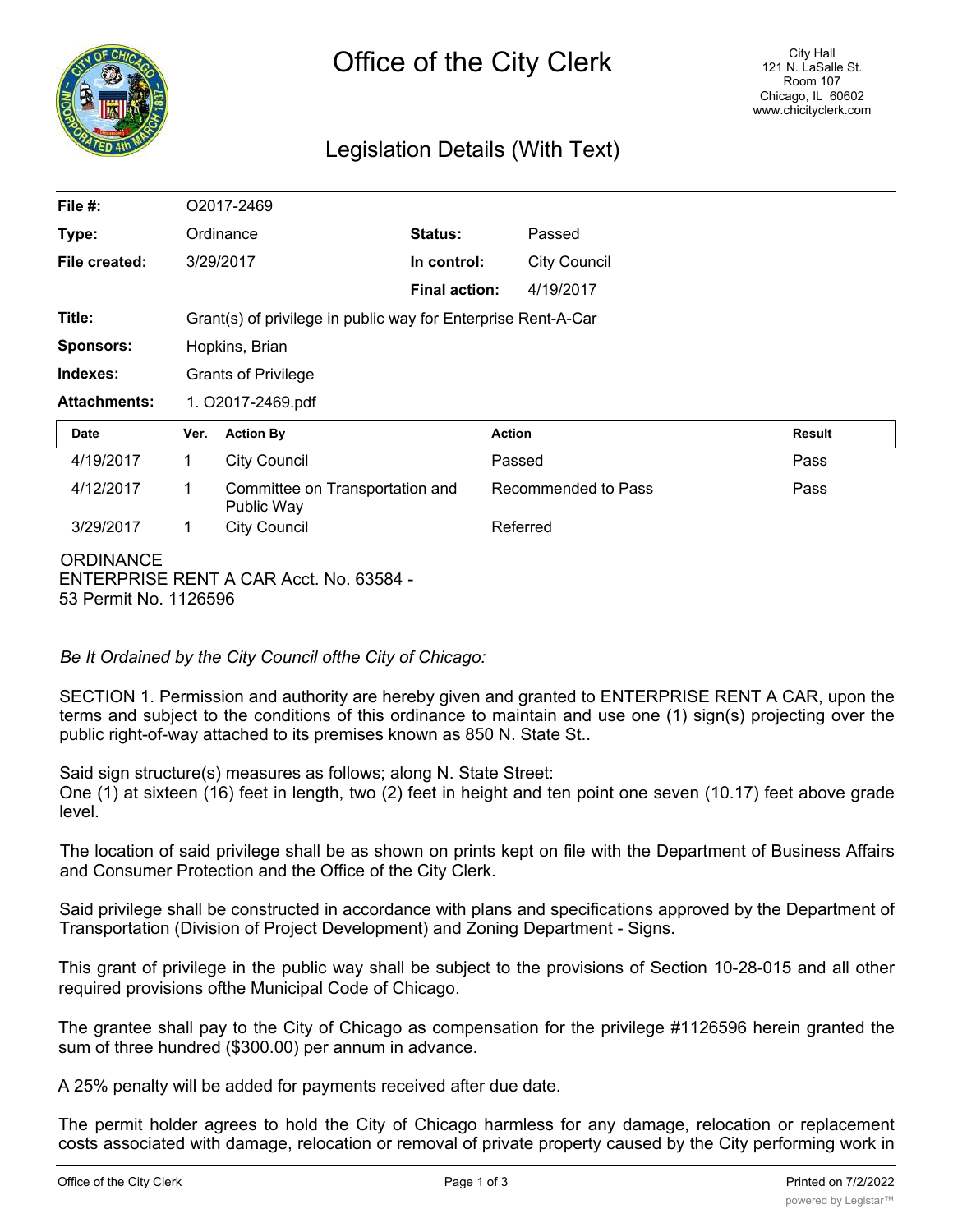#### File #: O2017-2469, Version: 1

the public way.

Authority herein given and granted for a period of five (5) years from and after Date of Passage.

**Brian Hopkins** 

(Page 2 of 3)

Page 1

m&i  $im$ 

**SPECIFICATIONS** 

· SINGLE FACE ILLUMINATED SIGN CABINET

• 120 V BALLAST · FLEX FACE

· DISCONNECT ON WALL ABOVE SIGN

• Quantity 1

**REVISIONS** 

| SINGLE FACE WALL SIGN                                                                                                  |                                                   |                                                                                      |  |  |  |
|------------------------------------------------------------------------------------------------------------------------|---------------------------------------------------|--------------------------------------------------------------------------------------|--|--|--|
| Scale 1/2"=1'                                                                                                          |                                                   |                                                                                      |  |  |  |
| 14052 W 90th Art St Client Nime Location « f-r <sup>1</sup> tTtTESI C-iiC/-<br>John IN 46373 Ph 708 C3 t*<br>426 3fl05 | $uGk Z$ , $Job$ ? -173-1<br>Drawing*! "4 ' Page I | Start Date ?i 1 7 Last Re isiGn Client Approval f" Landlord Approval Of<br>reauired) |  |  |  |
| FLEASE REW EV 'HE I - (FORMATION D'SPLAYEDON THIS DESIGN PROOF CAHE <sup>C</sup> UJ.Y                                  |                                                   |                                                                                      |  |  |  |

Sales Rep LiLLHL.-b Oes'gner

THE REWIEV THE I - (FORMATION D'SPLAYEDON THIS DESIGN PROOF CAHE<sup>C</sup>IJJ.Y<br>ABSOLUTE ADVERTISING IS KOI" nESPONSI BLE FOR ANY MISSPELLINGS EIRORS OR OMSSIONSA'TLII<br>APPROVAL CESIGN PROOF APPROVAL WCLUDEO VA EMAL FAX AND S'SNOD

DY SISNING THIS PR NT I UNDERSTAND THAT I AM ACCEPTING A1JL ASPECTS OF THIS ∷RAWING THIS INCLUDES ARTWOPK SPECIFICATIONS O -IENSIONS SPELLING AND AMY OTHER RI® PRESENTATION AS HERE N THE APTWORK LISTED ON THIS DESIGN PROOF

Department of Business Affairs and Consumer Protection Small Business Cenler - Public Way Use Unit City Hall - 121 N. LaSalle Street, Room 800 · Chicago, IL 60602 312-74-GOBIZ/312-744-6249 · (3 12) 744-1944 CITY) hltp /Avww.citvofchicago ore/bacp

#### 03/29/2017

#### **Alderman Brian Hopkins**